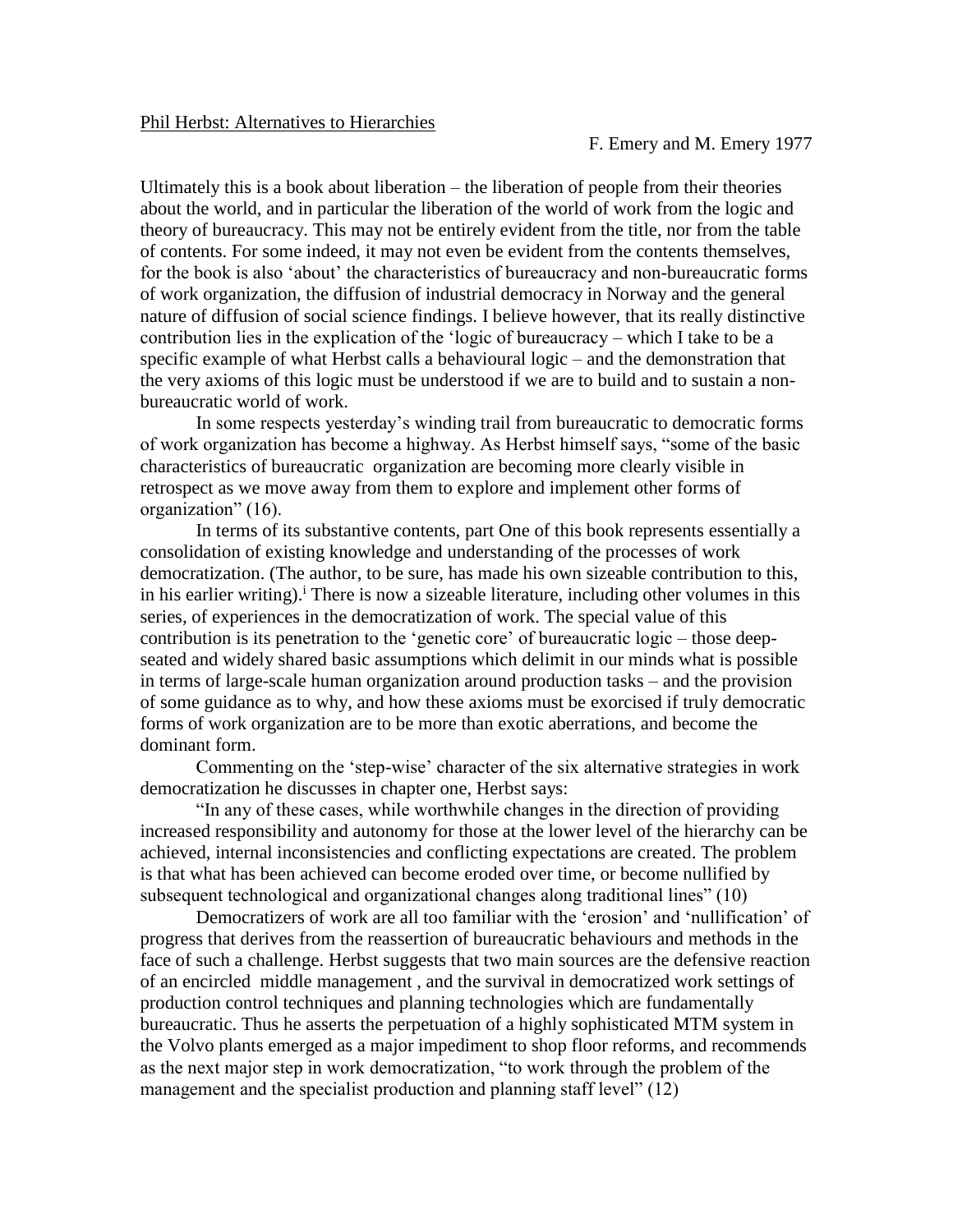For me, a major implication of the book is that 'sowers must also weeders be'. The roots of the bureaucratic logic are virile and extensive, and have an impressive regenerative capacity. Any democratization project must clear some of this ground before a new form can be nurtured, but it essential that the tap root is found. The foundations of behaviour logic are the tap roots for social structures and their correlated belief systems, and if we are really committed to transforming such structures and belief systems, then we must discover, expose, and replace these foundations. We are reminded also that in processes of social change, apparent transformations of the behaviour logic can be achieved by moving from a given state to its converse (e.g. from a centralized bureaucratic structure to a de-centralised bureaucratic structure), to its opposite (eg. from a centralized bureaucratic structure to an unstructured chaotic state), or by rejecting the existing logic. The latter point is made in a characteristically pithy footnote:

"In fact we are more deeply bound by what we reject than by what we accept. For, that which we accept can be transcended by insight and understanding, but that which we reject and repress is beyond conscious control". (81)

The foundations of our behaviour logics are typically beyond our control in a different sense – with respect to them we are like the fish that does not know that it swims in water. It is only in the process of change that "the basic assumptions and characteristics of bureaucratic hierarchic types of organizations have become more clearly visible" (1).

In giving the emphasis that I have done in my interpretation of this work, I am hopeful that this will discourage its readers from regarding Part One as the main course and neglecting what follows. The temptation to do so lies in the fact that Part Two – 'The human foundations of organizational logics' – consists of only two short chapters, which are made to appear somewhat difficult by the presence of several pages of logical notation, and which may have no obvious appeal to those who want or expect a short cut wisdom on improving the quality of working life.

The final chapter of the book – 'Foundations for behaviour logic' – is in fact the most fundamental, and certainly the most difficult. Moreover its linkages with the subject-matter of the rest of the book are scarcely developed at all, and it is left to the reader to search out the strands that connect it with the project of creating alternatives to hierarchies. For any really serious enquirer this will entail going back to the book – 'Laws of Form' by G. Spencer-Brown (Allen and Unwin, London, 1969) of which the chapter is a development.<sup>ii</sup> Herbst attributes to Spencer-Brown 'a remarkable step forward in the history of Western thought' – the discovery that "… the making of a primary distinction… is by itself sufficient to generate the structure of logic…" If then the primary distinction, say into an internal and external world is made, and this by itself is sufficient to generate the structure of logic, then the structure in terms of which phenomena are apprehended can be located neither in an internal or subjective world nor in an external or objective world, and in this case both idealist and materialist type theories can be rejected." (85-86). What is offered instead is the exciting possibility of a fundamentally existential foundation for the structure of logical systems: "what the infant discovers and learns in his operational encounter with this surrounding world will be the consequences of the primary distinction which he has made between himself and his environment" (87. Here then, we enter a realm of metatheory, where the reader is thrown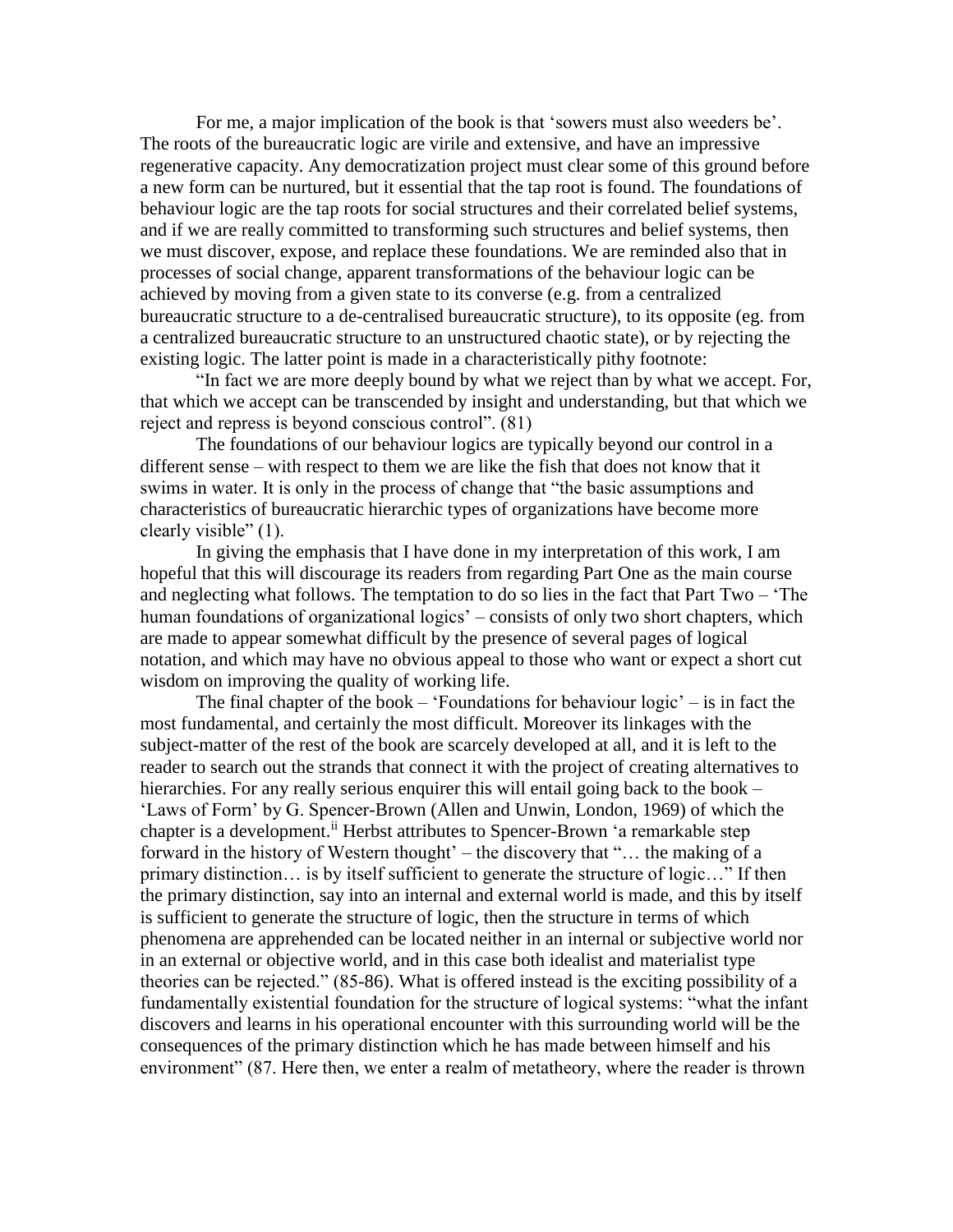back quite severely upon his or her own mental resources, and the outcome is at best, a better specification of the problem.

The preceding chapter – 'Totalitarian logics: the quest for certainty' – emphasizes the essential purposefulness and subjectivity of all logical systems, and analyses in particular Manichean and Totalitarian types of logic. The basic axioms of totalitarian logics are 'self-evident' assumptions about human nature, and such logics arise from the need to contain or counter the enormous potential variability in the way in which the world is perceived, interpreted, and responded to. Thus the basic axioms of the Manichean logic are:

- 1. Persons are good or evil. They cannot be both.
- 2. A good person can only have good characteristics, and an evil person can only have evil characteristics.

Herbst argues that such logics are employed in the compulsion of behaviour, either by their premises being presented as self-evident (which is characteristic of partisan political argument), or by their rationality per se being identified with accepted values such as truth, or effectiveness. Thus advocates of EDP systems for management are inclined to argue that such systems are of value merely because they are rational. Herbst remind us that we can reject any logical system on the grounds of either the empirical validity of its premises, or the consonance of its action consequences with our own aims and values. (72)

Because of the mutual dependence of logic and purpose – 'one can not exist nor be understood without the other' – psychological theories are in a sense contingent on the type of logic that is being used. Each type of logic structures the universe in a consistent and meaningful way, defining both the person who makes use of the logic, and his environment, in a particular way. To gain insight into the type of logic, its conceptual and theoretical ramifications, to which we are ourselves beholden is the first stage in a process of liberation. The second stage 'goes in the reverse direction' and entails of the assumptions and theories with which we build our world." (83). The end of this chapter leaves us once again in that ambiguous domain of metatheory and inner discovery, where we would perhaps all like the author to help us further, while realizing at the same time that this is a journey each must make for himself.

From this chapter we do find a direct link back to the substantive topic of creating alternatives to bureaucratic hierarchies in the workplace. Chapter two, on 'The logic of bureaucratic hierarchic design', is prefaced with the observation that "The bureaucratic system can become inhuman to the extent that it becomes the predominant system for organizing human activities, and when adherence to its rationality becomes a selflegitimizing aim and value in itself. While adherence to rules, programmes and computer logic represents an attempt to overcome the problem of arbitrary authoritarianism it does not solve the problem of human responsibility". (17)

Herbst asserts that the two basic assumptions which generate the logic of bureaucracy are as follows:

- I. The organizational task can be decomposed successively into smaller and smaller independent units.
- II. Each person or unit should be allocated exclusively to a single task element. (18)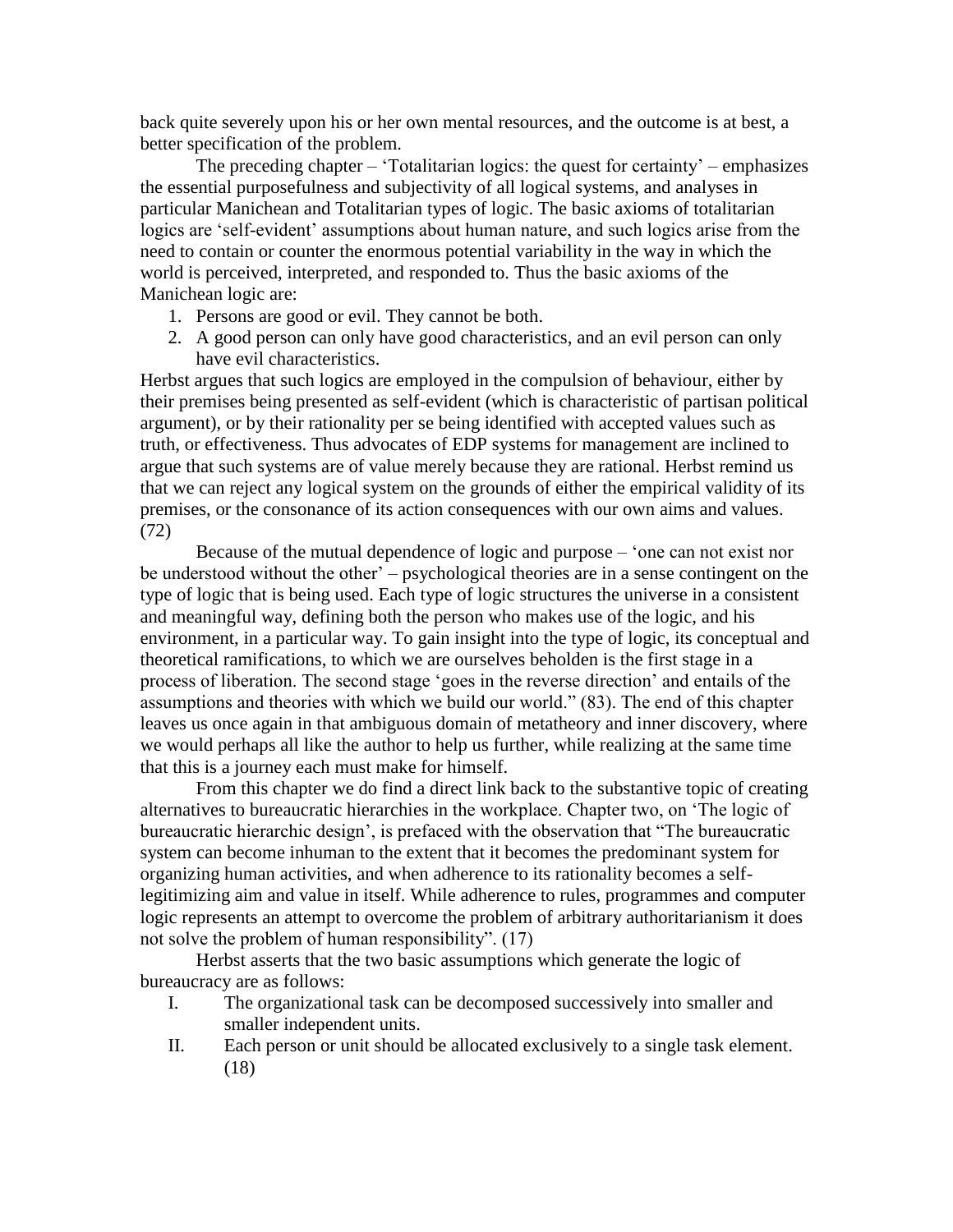These assumptions are held to produce a single structure of relationships between units, a uniform type of relationship (superior-subordinate), and a single and precise boundary around the function of each person or unit. Basic Assumption II is the crux to the problem of designing non-bureaucratic organizational forms, for if we allow that each person or unit may be multi-functional, then we create forms with the potential for 'multi-structured functioning' – organizational forms which can assume different patterns of relationships while maintaining task performance.

Three specific forms of non-hierarchical (ie. Non-bureaucratic) organization are analysed – the composite autonomous work group, the matrix group, and the network group – and these are compared in terms of six major characteristics, with the bureaucratic form.

While there can be no doubt that the 'one-man one-task' assumption is the structural lynch-pin of the bureaucratic form, it is somewhat surprising to find that the splitting of decision-making (control and coordination) from task performance is not given the same centrality, but dealt with instead in the fourth, fifth and sixth consequences of the two Basic Assumptions. It is not possible to move to 'one-man many-tasks' while maintaining the separation of control and coordination from task performance? Isn't this the character of many job enrichment schemes? And if this is so, does it not entail that the splitting of decision making and task performance should itself be treated as a basic assumption rather than as a consequence?

The most challenging parts of the discussion of non-hierarchic forms are those which deal with the network group (the authors experience of the informal European Group of social scientists is called upon here), and the consideration of how these forms may be extended to larger scale social units.

The two chapters on the process and direction of diffusion in work democratization give both a valuable summary of experiences gained so far, and a prospective view of possible future developments in the short-term. The first of the two analyses three stages in the development of action research projects, and shows how the role of the action researcher must change for each phase. The second develops a diffusion map' of the Norwegian Industrial Democracy Project, the special value of which is to draw attention to a range of possible negative offshoots and their most salient characteristics.

Overall, this is both a shorter and a slighter work than its predecessor 'Sociotechnical design', although its hundred or so pages could well have become 150 in a book less sparingly written. It is in my judgment not a beginner's book, and will be of chief value to those who have had some experience with democratization projects. This, happily enough for the publisher, represents a sizeable and growing international market!

Herbst's great strength, abundantly evident in this book, is his capacity for conceptual and theoretical clarification and exposition. The finest example in this book is to be found in the final chapter. Practitioners may feel that this strength is also a source of imbalance when it comes to the description and interpretation of change programmes in the workplace, for the various democratization and diffusion strategies are discussed in a somewhat idealized environment, in which the trade unions for example are at least acquiescent, and the rank and file workers seemingly rational in thought and generous of spirit. This may be widened to the more general criticism that the book as a whole is somewhat lacking in the dimension of contextual appreciation, with the exception